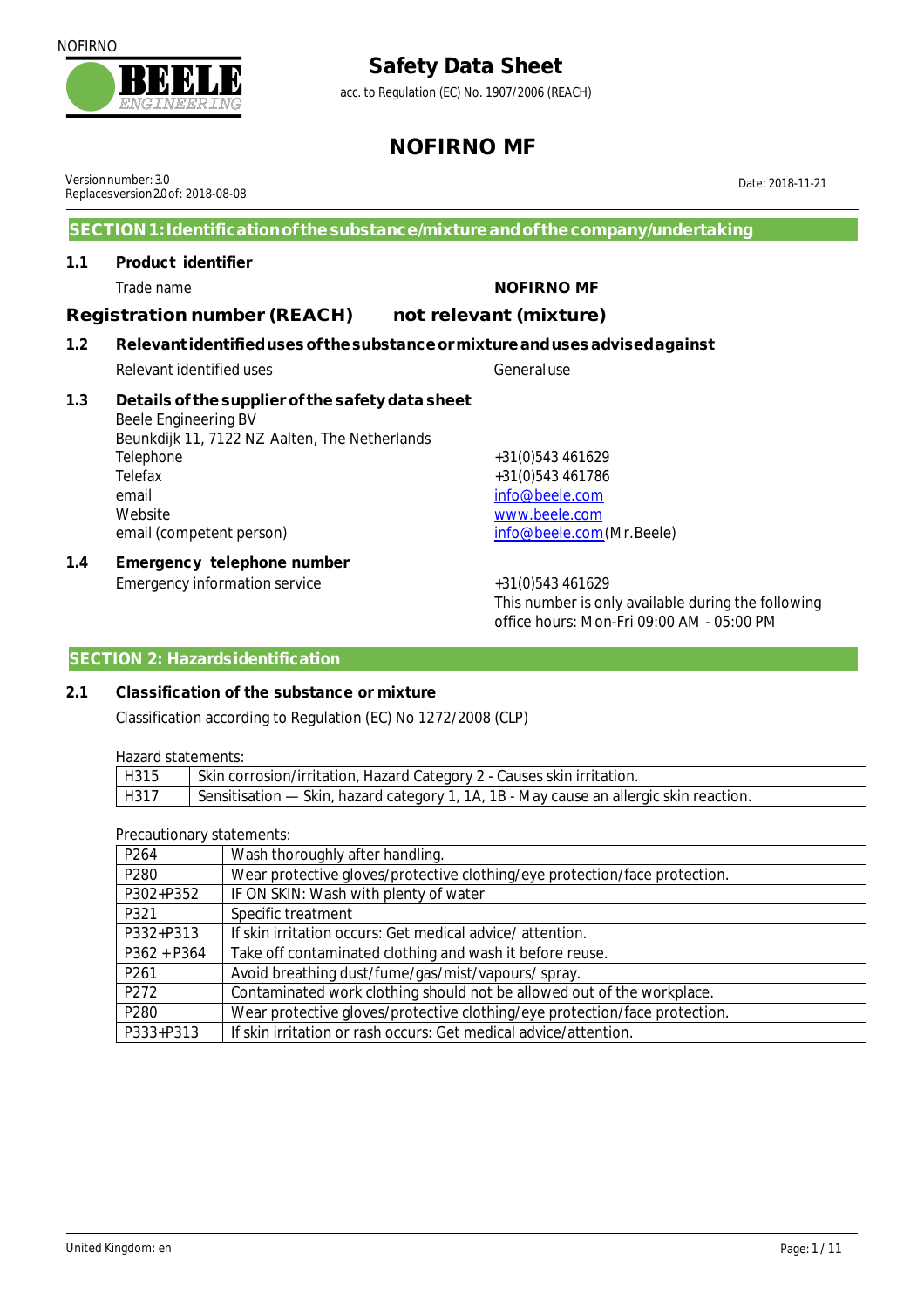

acc. to Regulation (EC) No. 1907/2006 (REACH)

# **NOFIRNO MF**

Versionnumber: 3.0 Replaces version 20 of: 2018-08-08

Date: 2018-11-21

#### Supplemental hazard information: -not applicable

For full text of abbreviations: see SECTION 16.

### **2.2 Label elements**

Labelling according to Regulation (EC) No 1272/2008 (CLP)

- Signal word: Warning



#### **2.3 Otherhazards** No data available.

### **SECTION 3: Composition/information on ingredients**

# **3.1 Substances**

Not relevant (mixture)

### **3.2 Mixtures**

Polymer based sealant with additives

| Wt<br>% | Name of substance              | <b>Identifier</b>                    | Classification acc. to GHS                                                                                                                                                                                                                                                                                                                                                                               |
|---------|--------------------------------|--------------------------------------|----------------------------------------------------------------------------------------------------------------------------------------------------------------------------------------------------------------------------------------------------------------------------------------------------------------------------------------------------------------------------------------------------------|
| < 1.5   | 2-Pentanone, oxime             | CAS No. 623-40-5<br>EC No. 213-048-4 | Acute toxicity (oral), Hazard Category 4, Harmful if swallowed/H302<br>Serious eye damage/eye irritation, Hazard Category 2, Causes serious<br>eye irritation / H319                                                                                                                                                                                                                                     |
| < 1.5   | (3-Aminopropyl)triethoxysilane | CAS No. 919-30-2<br>EC No. 213-048-4 | Acute toxicity (oral), Hazard Category 4, Harmful if swallowed/H302<br>Sensitisation — Skin, hazard category 1, 1A, 1B, May cause an allergic<br>skin reaction /H317<br>Skin corrosion/irritation, Hazard Category 1B, Causes severe skin<br>burns and eye damage /H314<br>Hazardous to the aquatic environment — Chronic Hazard, Category 3,<br>Harmful to aguatic life with long lasting effects /H412 |

For full text of abbreviations: see SECTION 16.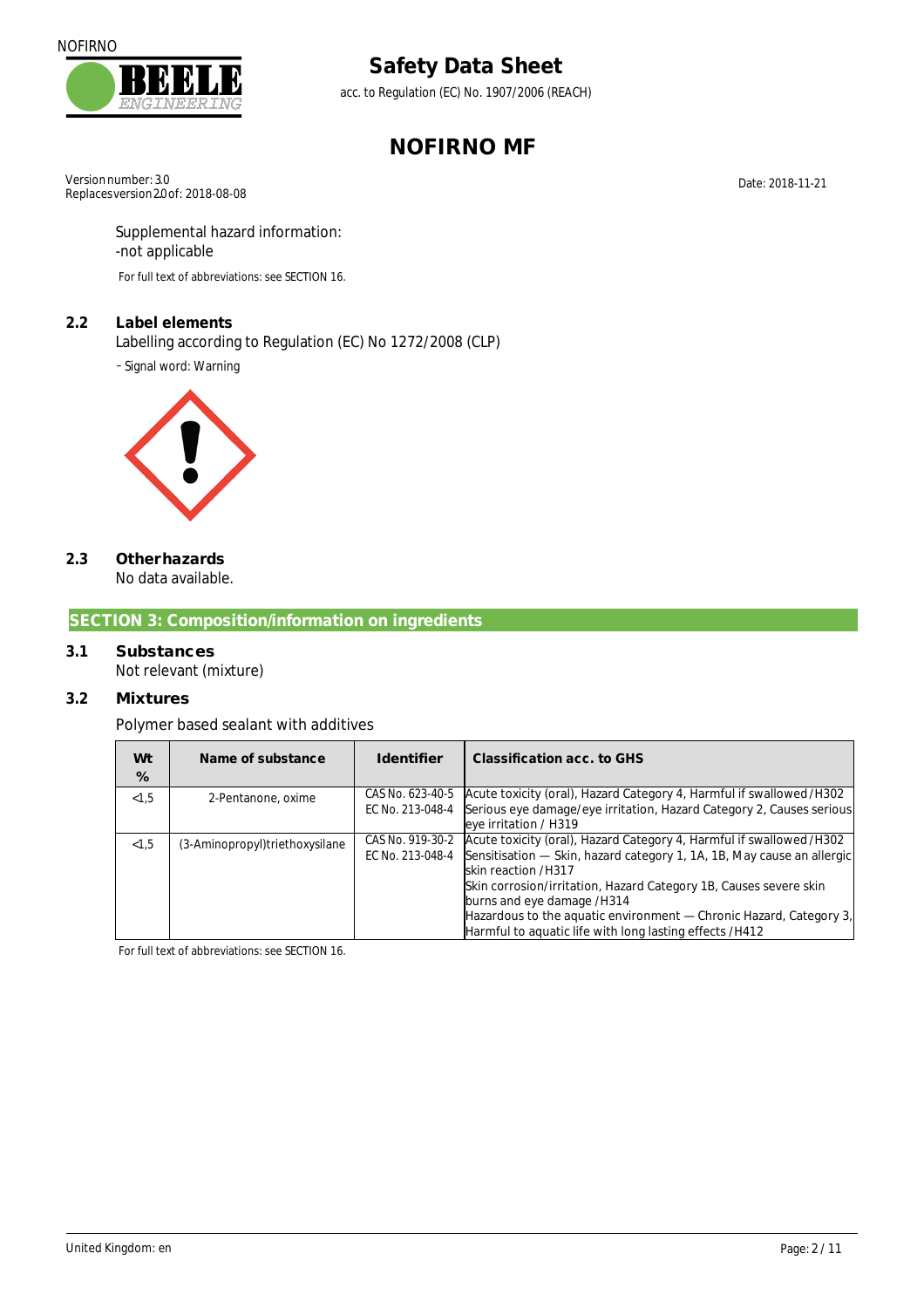

acc. to Regulation (EC) No. 1907/2006 (REACH)

# **NOFIRNO MF**

Versionnumber: 3.0 Replacesversion 20 of: 2018-08-08

Date: 2018-11-21

### **SECTION 4: First aid measures**

### **4.1 Descriptionoffirstaidmeasures**

General notes

- Get medical attention if symptoms occur.

#### Following inhalation

-Move into fresh air and keep at rest.

#### Following skin contact

-Wash with plenty of soap and water.

#### Following eye contact

-Remove contact lenses, if present and easy to do. Continue rinsing. Irrigate copiously with clean, fresh water for at least 10 minutes, holding the eyelids apart.

#### Following ingestion

-Rinse mouth with water. Do NOT induce vomiting.

#### **4.2 Most important symptoms and effects,bothacuteanddelayed** None known.

**4.3 Indicationofany immediatemedicalattentionandspecial treatment needed** None

#### **SECTION 5: Firefighting measures**

- **5.1 Extinguishing media** Not applicable , non-combustible
- **5.2 Specialhazardsarisingfromthesubstanceormixture** Not applicable
- **5.3 Advice for firefighters**

Wear self-contained breathing apparatus and full protective clothing. Coordinate firefightingmeasuresto the fire surroundings. Fight fire with normal precautions from a reasonable distance.

#### **SECTION 6: Accidental release measures**

### **6.1 Personal precautions, protective equipment and emergency procedures** Ensure adequate ventilation.

Wear protective clothing.

**6.2 Environmental precautions** Keep away from drains, surface and ground water. Retain contaminated washing water and dispose of it.

#### **6.3 Methods and material for containment and cleaning up**

Advices on how to clean up a spill -Pick up mechanically.

#### Other information relating to spills and releases

-Place in appropriate containers for disposal. Ventilate affected area.

-Contaminated surfaces will be slippery.

#### **6.4 Reference to other sections**

Personal protective equipment: see section 8. Incompatible materials: see section 10. Disposal considerations: see section 13.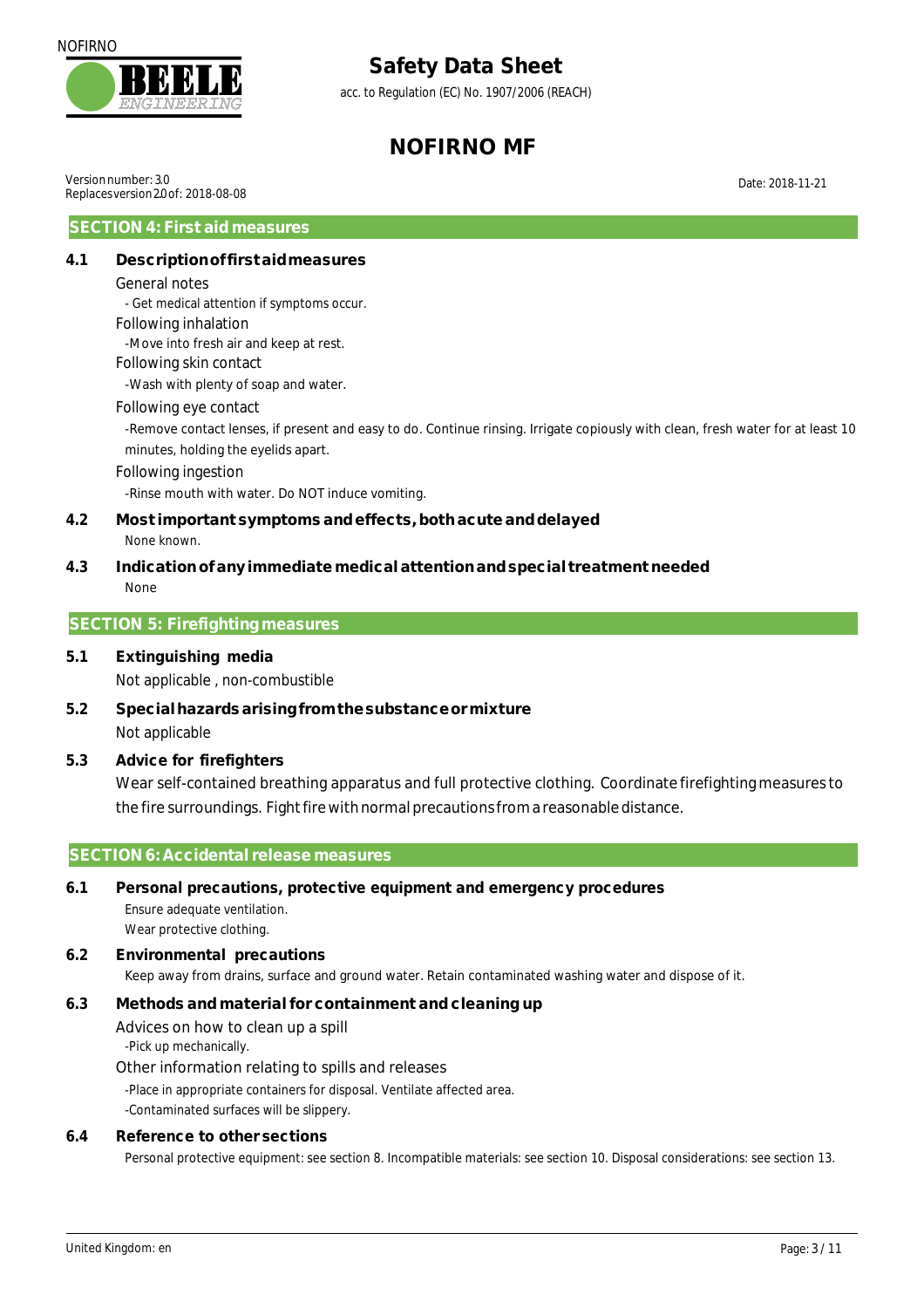

acc. to Regulation (EC) No. 1907/2006 (REACH)

# **NOFIRNO MF**

Date: 2018-11-21

|  | Version number: 3.0 |  |
|--|---------------------|--|
|  |                     |  |

Replacesversion 20 of: 2018-08-08 **SECTION 7: Handling and storage**

### **7.1 Precautionsforsafehandling**

Protective measures

-Use only in well-ventilated areas.

-Wear protective clothing

#### Measures to protect the environment

-Reduce the release of the mixture to the environment, such as avoiding spill and keep away from drains.

#### Measures to prevent fire

-Not applicable.

#### Advice on general occupational hygiene

-Wash hands after use. Do not eat, drink and smoke in work areas. Remove contaminated clothing and protective equipment before entering eating areas. Never keep food or drink in the vicinity of chemicals. Keep away from food, drink and animal feed.

### **7.2 Conditions for safe storage, including any incompatibilities**

Keep in closed containers at a dry and cool place

Incompatible with substances that react with water

Conditions of storage: protect against frost, do not expose to heat and direct sunlight, store at a temperature between 5 and 35 °C

No special storage safety measures required

#### **7.3 Specificenduse(s)**

See section 16 for a general overview.

#### **SECTION 8: Exposure controls/personal protection**

**8.1 Control parameters** None

#### **8.2 Exposure controls** Appropriate engineering controls General ventilation. See for details chapter 6.

Individualprotectionmeasures(personalprotectiveequipment) Eye protection Wear safety glasses. Skin protection

| - hand protection               | Wear suitable gloves.                                          |
|---------------------------------|----------------------------------------------------------------|
| - other protection measures     | Minimize skin contact Wear suitable protective clothing.       |
| Respiratory protection          | In case of inadequate ventilation wear respiratory protection. |
| Environmental exposure controls | No data available                                              |
|                                 |                                                                |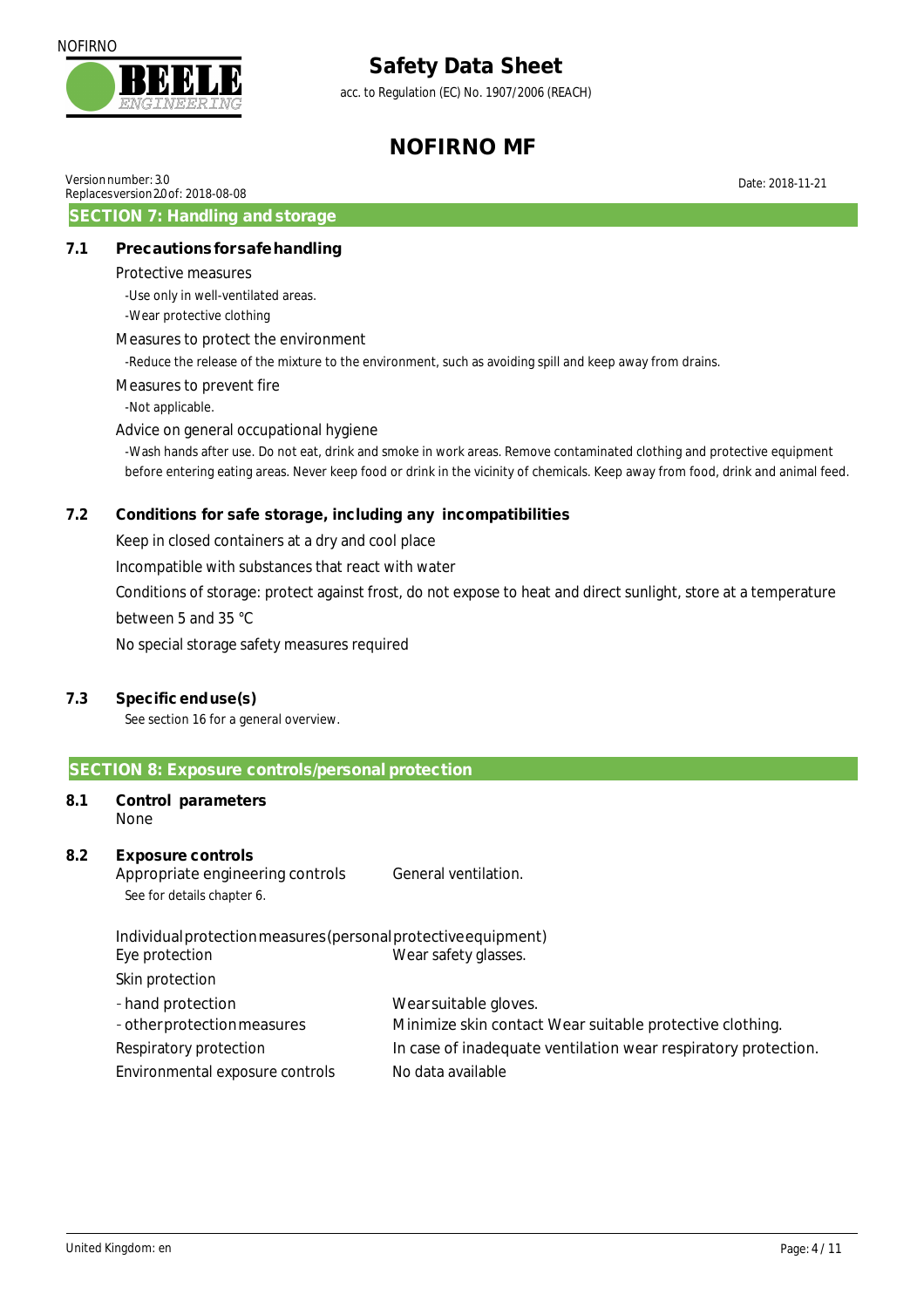

acc. to Regulation (EC) No. 1907/2006 (REACH)

## **NOFIRNO MF**

Date: 2018-11-21

Versionnumber: 3.0 Replacesversion 20 of: 2018-08-08

**SECTION 9: Physical and chemical properties**

### **9.1 Informationonbasicphysicalandchemicalproperties**

| Appearance     |                           |
|----------------|---------------------------|
| Physical state | Paste                     |
| Colour         | Red, White, Black or Blue |
| Odour          | typical                   |

#### **Other safety parameters**

| pH (value)                   | No data available     |
|------------------------------|-----------------------|
| Melting point/freezing point | Not applicable / 0 °C |
| <b>Boiling point</b>         | Not applicable        |
| Flash point                  | Not applicable        |
| <b>Evaporation rate</b>      | No data available     |
| Flammability (solid, gas)    | Not applicable        |
| <b>Explosive limits</b>      | No explosion hazard.  |
| Density                      | 1,4 to 1,5 $g/cm3$    |
| Solubility(ies)              | Not soluble           |
| Auto-ignition temperature    | Not applicable        |
| Viscosity                    | No data available     |
| <b>Explosive properties</b>  | none                  |
| <b>Oxidizing properties</b>  | none                  |

#### **9.2 Other information**

| Solvent content | None |
|-----------------|------|
|                 |      |

### **SECTION 10: Stability and reactivity**

#### **10.1 Reactivity**

Concerning incompatibility: see below "Conditions to avoid" and "Incompatible materials".

#### **10.2 Chemical stability**

Stable under normal usage conditions

**10.3 Possibility of hazardous reactions** No known hazardous reactions.

#### **10.4 Conditionstoavoid**

Do not freeze the product.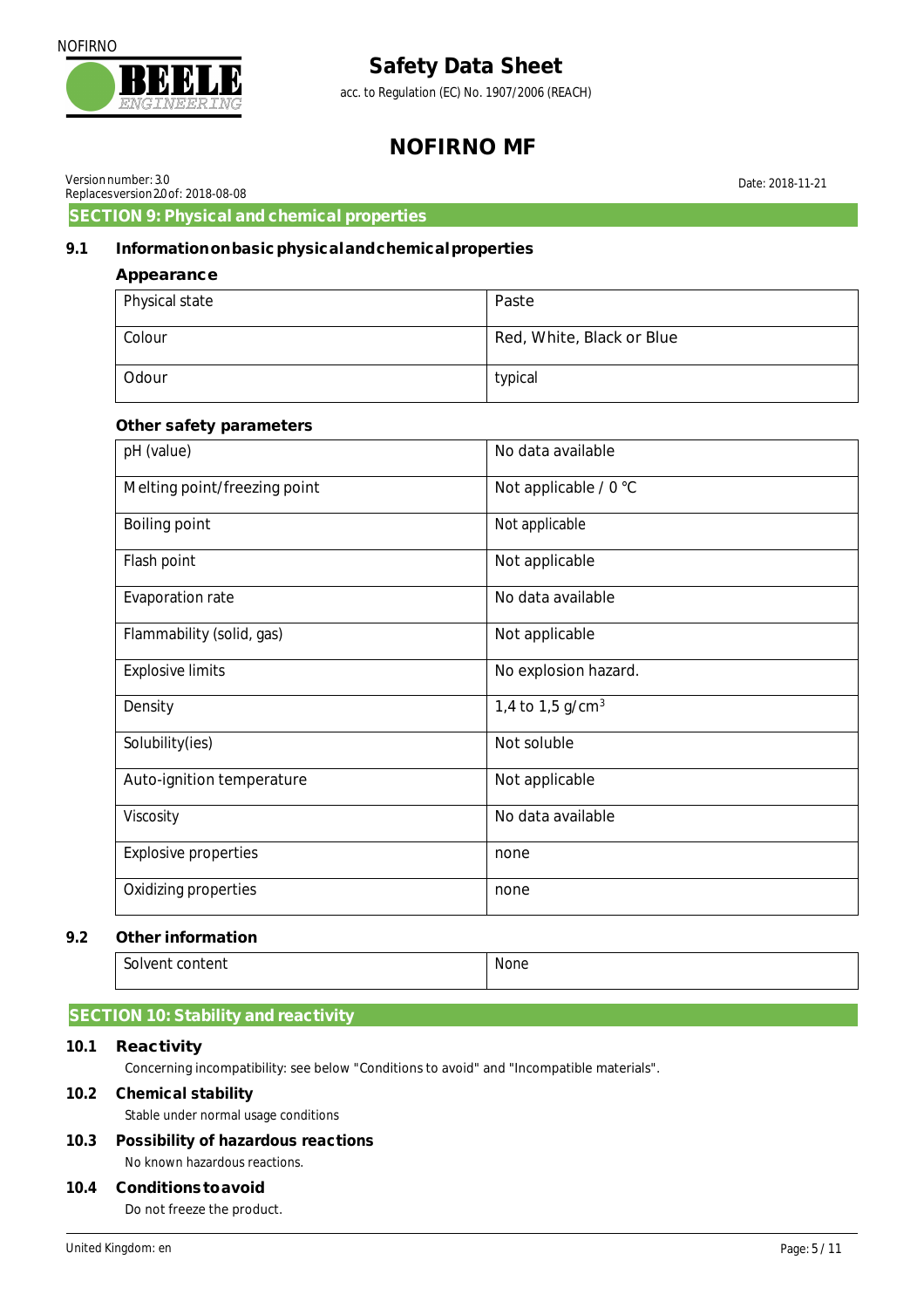

acc. to Regulation (EC) No. 1907/2006 (REACH)

# **NOFIRNO MF**

Versionnumber: 3.0

- Replaces version 20 of: 2018-08-08 **10.5 Incompatible materials** Materials that react with water.
- **10.6 Hazardous decomposition products** No known thermal decomposition.

### **SECTION 11: Toxicological information**

### **11.1 Information on toxicological effects**

Test data are not available for the complete mixture.

Classification procedure

The method for classification of the mixture is based on ingredients of the mixture (additivity formula).

**Classification according to GHS (1272/2008/EC, CLP)** 

| Category                          | Component:                                                           |
|-----------------------------------|----------------------------------------------------------------------|
|                                   | (3-Aminopropyl)triethoxysilane                                       |
| Acute toxicity                    | LD50 Oral - Rat - male - 1.780 mg/kg                                 |
|                                   | LC50 Inhalation - Rat - male - 6 h - > 5 ppm                         |
|                                   | (OECD Test Guideline 403)                                            |
|                                   | LC50 Inhalation - Rat - female - 6 h - > 16 ppm                      |
|                                   | (OECD Test Guideline 403)                                            |
|                                   | LD50 Dermal - Rabbit - 3,8 g/kg                                      |
| Skin corrosion/irritation         | Skin - Rabbit                                                        |
|                                   | Result: Causes burns. - 1 h                                          |
|                                   | (OECD Test Guideline 404)                                            |
| Serious eye damage/eye irritation | Eyes - Rabbit                                                        |
|                                   | (OECD Test Guideline 405)                                            |
|                                   | Remarks: Severe eye irritation                                       |
| Respiratory or skin sensitisation | Buehler Test - Guinea pig                                            |
|                                   | May cause sensitisation by skin contact.                             |
|                                   | (OECD Test Guideline 406)                                            |
| Germ cell mutagenicity            | Hamster                                                              |
|                                   | ovary                                                                |
|                                   | Result: negative                                                     |
|                                   |                                                                      |
|                                   | Mutagenicity (micronucleus test)                                     |
|                                   | Mouse - male and female                                              |
|                                   | Result: negative                                                     |
| Carcinogenicity                   | IARC: No component of this product present at levels greater than or |
|                                   | equal to 0.1% is identified as                                       |
|                                   | probable, possible or confirmed human carcinogen by IARC.            |
| Reproductive toxicity             | No data available                                                    |
| Specific target organ toxicity -  | No data available                                                    |
| single exposure                   |                                                                      |

Date: 2018-11-21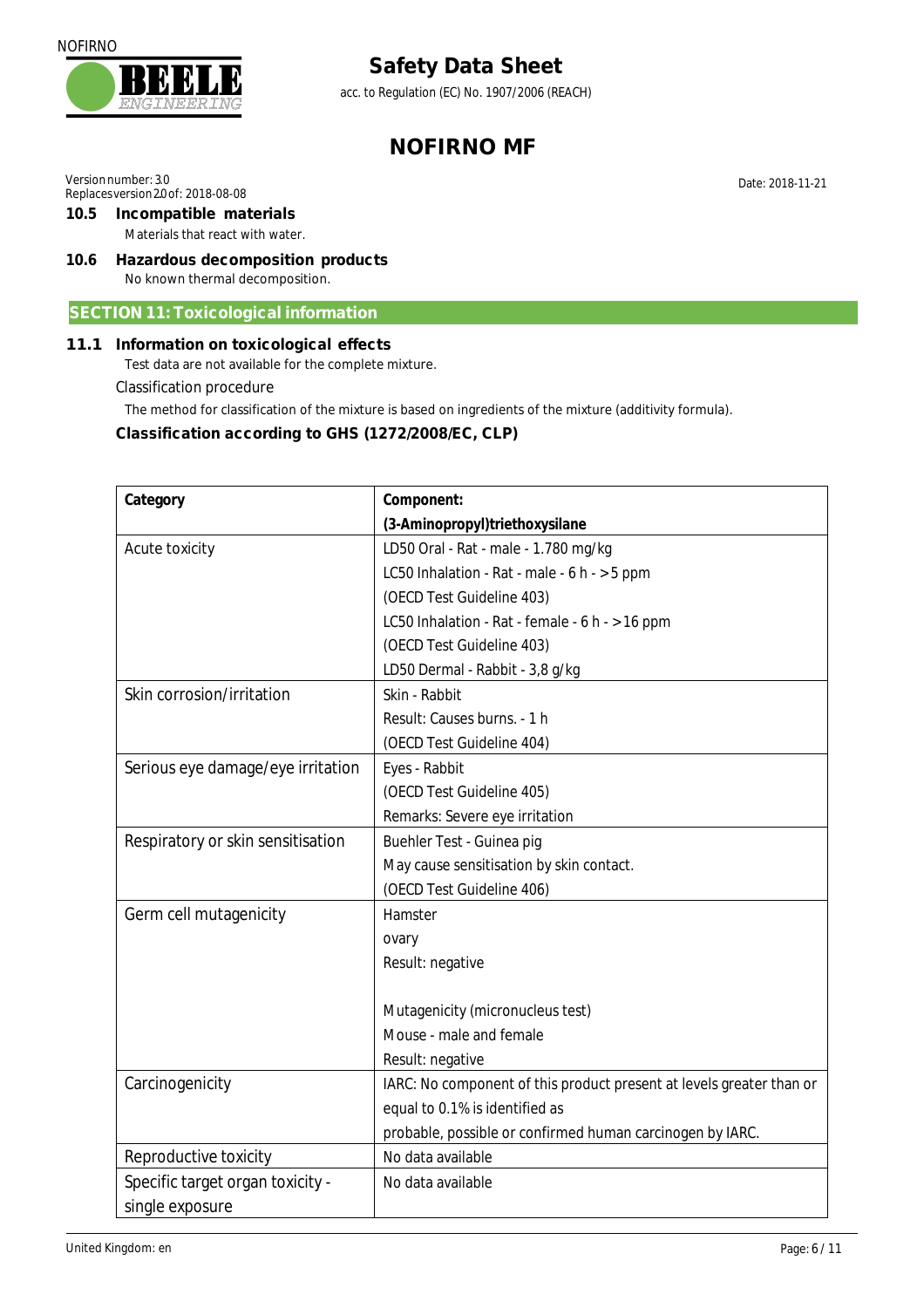

Versionnumber: 3.0

# **Safety Data Sheet**

acc. to Regulation (EC) No. 1907/2006 (REACH)

# **NOFIRNO MF**

Date: 2018-11-21

| Replaces version 20 of: 2018-08-08 | ו שיווייטו שגבו                                                     |
|------------------------------------|---------------------------------------------------------------------|
| Specific target organ toxicity -   | No data available                                                   |
| repeated exposure                  |                                                                     |
| <b>Aspiration hazard</b>           | No data available                                                   |
| <b>Additional Information</b>      | Repeated dose toxicity - Rat - male and female - Oral - No observed |
|                                    | adverse effect level - 200 mg/kg -                                  |
|                                    | Lowest observed adverse effect level - 600 mg/kg                    |
|                                    | Repeated dose toxicity - Rabbit - male and female - Dermal - No     |
|                                    | observed adverse effect level - 84 mg/kg                            |
|                                    |                                                                     |
|                                    | Material is extremely destructive to tissue of the mucous           |
|                                    | membranes and upper respiratory tract, eyes, and                    |
|                                    | skin., spasm, inflammation and edema of the bronchi, pneumonitis,   |
|                                    | pulmonary edema, burning sensation,                                 |
|                                    | Cough, wheezing, laryngitis, Shortness of breath, Headache, Nausea, |
|                                    | Vomiting To the best of our knowledge, the chemical, physical, and  |
|                                    | toxicological properties have not been thoroughly investigated.     |
|                                    | Liver - Irregularities - Based on Human Evidence                    |

### **SECTION 12: Ecological information**

### **12.1 Toxicity**

Test data are not available for the complete mixture.

| Category                              | Component:                                                           |
|---------------------------------------|----------------------------------------------------------------------|
|                                       | (3-Aminopropyl)triethoxysilane                                       |
| Toxicity to fish                      | semi-static test LC50 - Danio rerio (zebra fish) - > 934 mg/l - 96 h |
|                                       | (OECD Test Guideline 203)                                            |
| Toxicity to daphnia and other aquatic | Immobilization EC50 - Daphnia magna (Water flea) - 331 mg/l - 48 h   |
| invertebrates                         | (OECD Test Guideline 202)                                            |
| Toxicity to algae                     | static test EC50 - Desmodesmus subspicatus (green algae) - > 1.000   |
|                                       | $mg/l - 72h$                                                         |
| Toxicity to bacteria                  | EC50 - Pseudomonas putida - 43 mg/l - 5,75 h                         |

### **12.2 Persistence and degradability**

Not available for the mixture.

| Category         | Component:                       |
|------------------|----------------------------------|
|                  | (3-Aminopropyl)triethoxysilane   |
| Biodegradability | aerobic - Exposure time 28 d     |
|                  | Result: 67 % - Not biodegradable |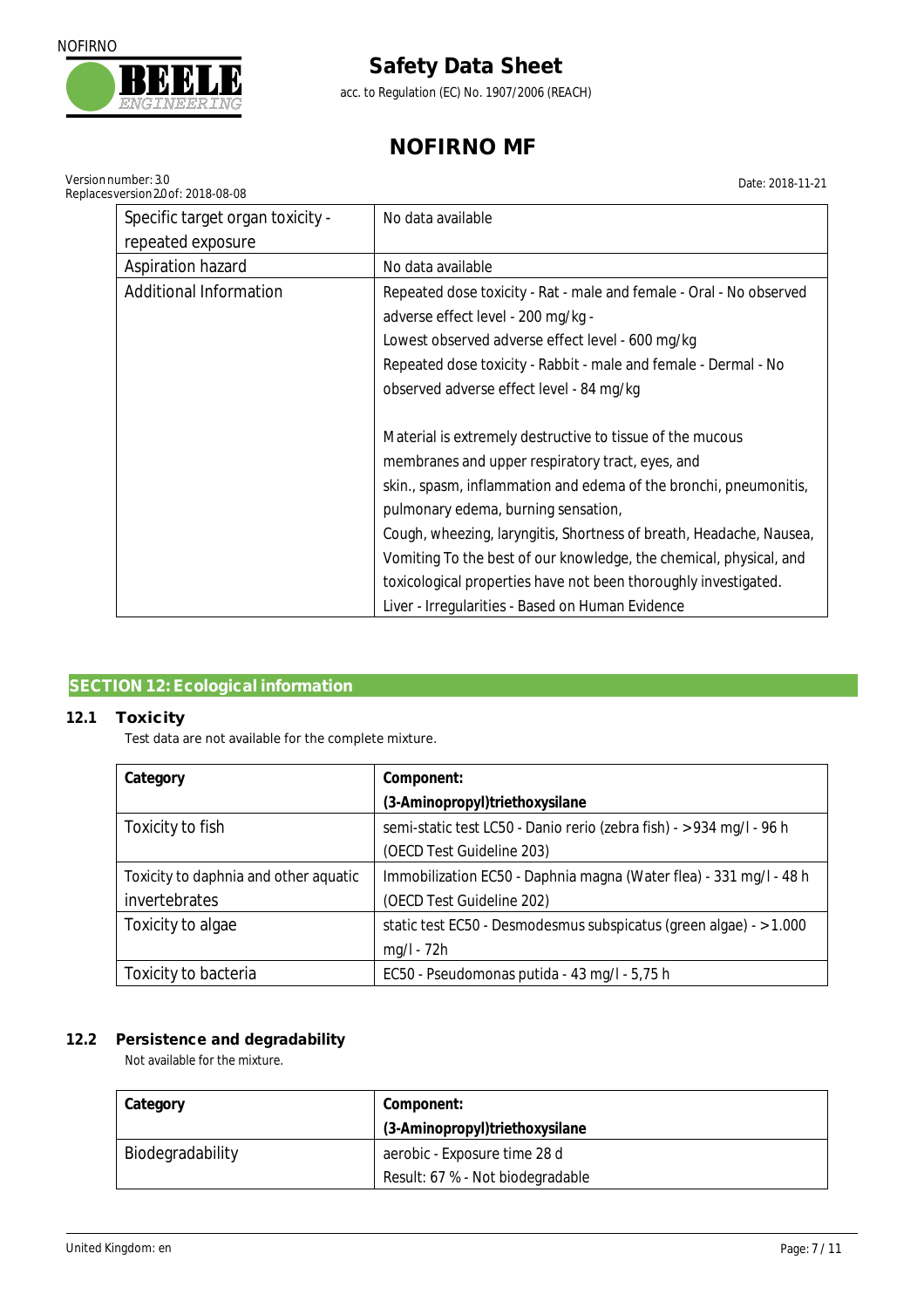

acc. to Regulation (EC) No. 1907/2006 (REACH)

## **NOFIRNO MF**

Versionnumber: 3.0

#### Replacesversion 20 of: 2018-08-08 **12.3 Bio accumulative potential**

No data available for the mixture

**Component:** 

**(3-Aminopropyl)triethoxysilane** 

Cyprinus carpio (Carp) - 5 mg/l

Bioconcentration factor (BCF): 3,4

#### **12.4 Mobility in soil**

No data available for the mixture

**Component:** 

**(3-Aminopropyl)triethoxysilane** 

No data available

#### **12.5 Results of PBT and vPvB assessment**

No data available for the mixture

#### **Component:**

**(3-Aminopropyl)triethoxysilane** 

This substance/mixture contains no components considered to be either persistent, bioaccumulative and toxic (PBT), or very persistent and very bioaccumulative (vPvB) at levels of 0.1% or higher.

#### **12.6 Other adverse effects**

Data are not available for the mixture

**Component: (3-Aminopropyl)triethoxysilane**  No data available

#### **SECTION 13: Disposal considerations**

#### **13.1 Wastetreatmentmethods**

Sewage disposal-relevant information

Do not empty into drains. Avoid release to the environment. Refer to special instructions/safety data sheets.

#### Waste treatment of containers/packagings

Handle contaminated packages in the same way as the substance it- self.

#### **Remarks**

Please consider the relevant national or regional provisions. Waste shall be separated into the categories that can be handled separately by the local or national waste management facilities.

Date: 2018-11-21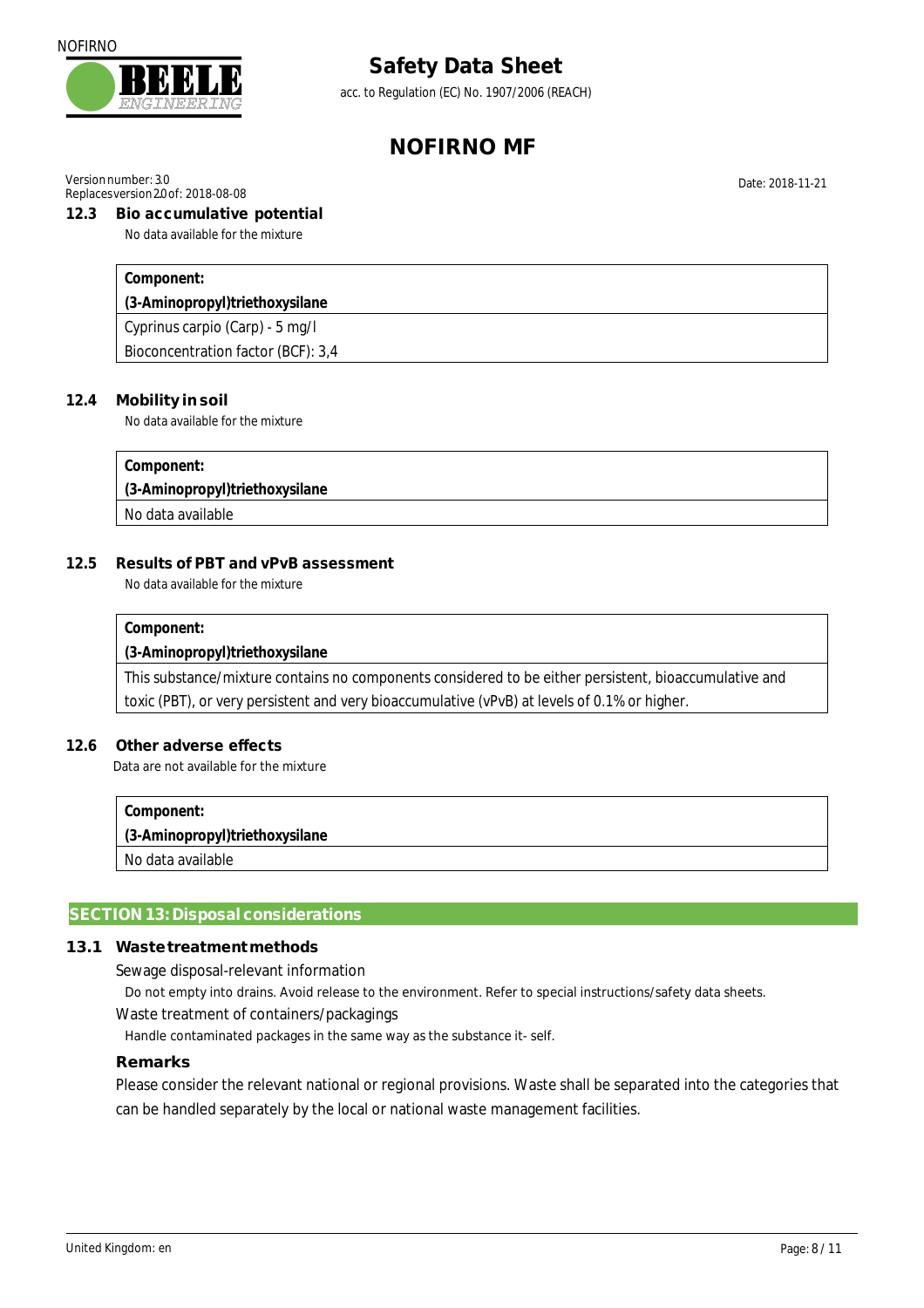

acc. to Regulation (EC) No. 1907/2006 (REACH)

# **NOFIRNO MF**

Versionnumber: 3.0 Replacesversion 20 of: 2018-08-08

Date: 2018-11-21

| <b>SECTION 14: Transport information</b> |                              |                          |
|------------------------------------------|------------------------------|--------------------------|
| 14.1                                     | UN number                    | none                     |
| 14.2                                     | UN proper shipping name      | -                        |
| 14.3                                     | Transport hazard class(es)   |                          |
|                                          | Class                        | ۰                        |
| 14.4                                     | Packing group                | ۰                        |
| 14.5                                     | <b>Environmental hazards</b> | ۰                        |
| 14.6                                     | Special precautions for user | Refer to sections 6,8,12 |

**14.7 Transport in bulk accordingto Annex II of MARPOL andthe IBC Code** Not applicable

### **SECTION 15: Regulatory information**

**15.1 Safety,healthandenvironmental regulations/legislationspecificfor thesubstanceormixture Relevantprovisionsof theEuropeanUnion(EU)**  No safety, health or other regulations/legislation applicable to our knowledge

**National Legislation**  Ensure all national/local regulations are observed

### **15.2 Chemical Safety Assessment**

No chemical safety assessment has been carried out for this mixture by the supplier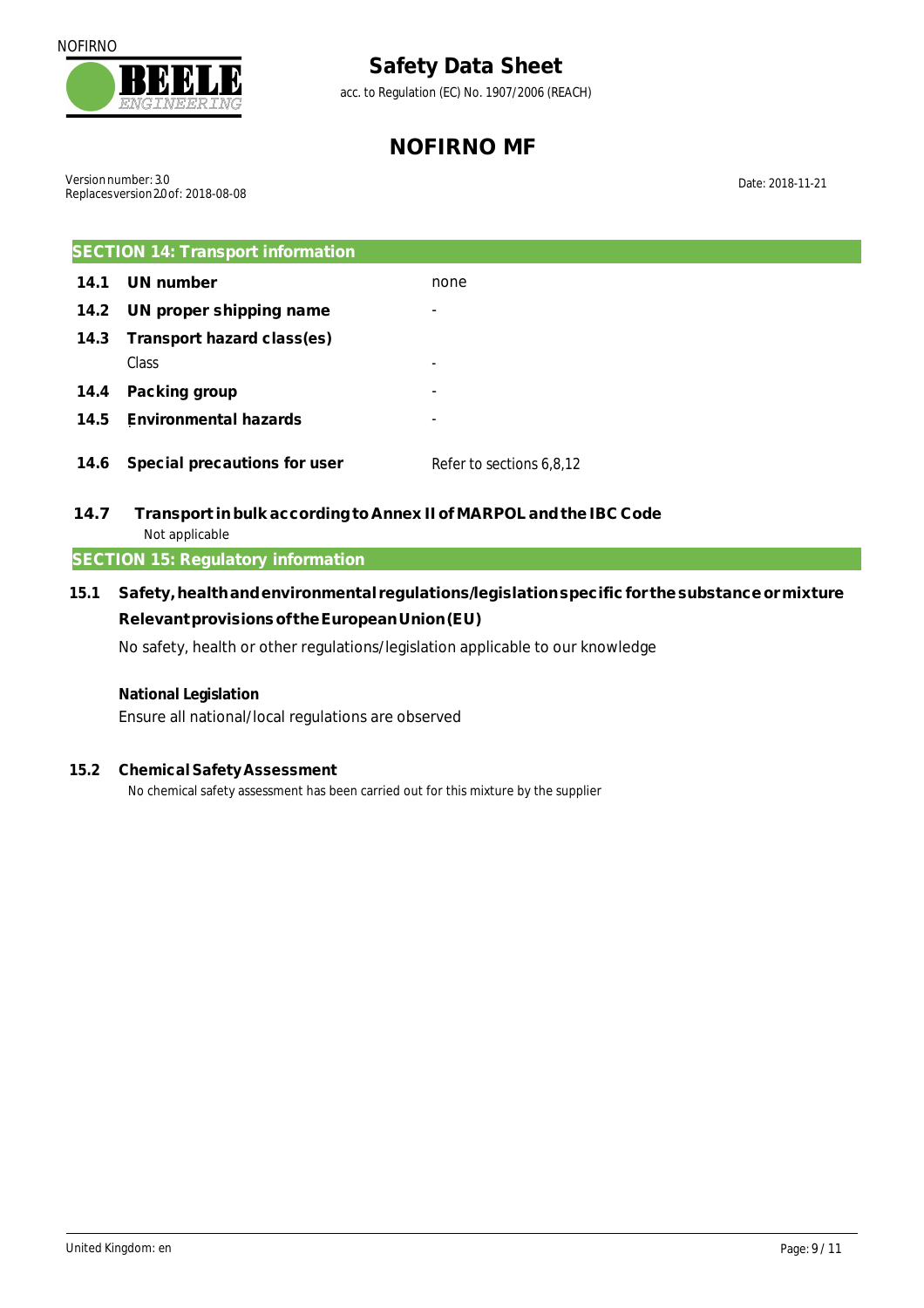



acc. to Regulation (EC) No. 1907/2006 (REACH)

# **NOFIRNO MF**

Date: 2018-11-21

Versionnumber: 3.0 Replacesversion 20 of: 2018-08-08

### **SECTION 16: Other information**

### **Abbreviations and acronyms**

| Abbr.                  | Descriptions of used abbreviations                                                                                                                                                                                            |
|------------------------|-------------------------------------------------------------------------------------------------------------------------------------------------------------------------------------------------------------------------------|
| Acute Tox.             | Acute toxicity                                                                                                                                                                                                                |
| <b>ADN</b>             | Accord européen relatif au transport international des marchandises dangereuses par voies de naviga-tion<br>intérieures (European Agreement concerning the International Carriage of Dangerous Goods by In-land<br>Waterways) |
| <b>ADR</b>             | Accord européen relatif au transport international des marchandises dangereuses par route (European Agreement<br>concerning the International Carriage of Dangerous Goods by Road)                                            |
| <b>Aquatic Chronic</b> | Hazardous to the aquatic environment - chronic hazard                                                                                                                                                                         |
| <b>ATE</b>             | <b>Acute Toxicity Estimate</b>                                                                                                                                                                                                |
| CAS                    | Chemical Abstracts Service (service that maintains the most comprehensive list of chemical substances)                                                                                                                        |
| <b>CLP</b>             | Regulation (EC) No 1272/2008 on classification, labelling and packaging of substances and mixtures                                                                                                                            |
| <b>DGR</b>             | Dangerous Goods Regulations (see IATA/DGR)                                                                                                                                                                                    |
| DNEL                   | Derived No-Effect Level                                                                                                                                                                                                       |
| EC No                  | The EC Inventory (EINECS, ELINCS and the NLP-list) is the source for the seven-digit EC number, an identi-fier of<br>substances commercially available within the EU (European Union)                                         |
| <b>EINECS</b>          | European Inventory of Existing Commercial Chemical Substances                                                                                                                                                                 |
| <b>ELINCS</b>          | European List of Notified Chemical Substances                                                                                                                                                                                 |
| Eye Dam.               | Seriously damaging to the eye                                                                                                                                                                                                 |
| Eye Irrit.             | Irritant to the eye                                                                                                                                                                                                           |
| Flam. Liq.             | Flammable liquid                                                                                                                                                                                                              |
| <b>GHS</b>             | "Globally Harmonized System of Classification and Labelling of Chemicals" developed by the United Na-tions                                                                                                                    |
| <b>IATA</b>            | International Air Transport Association                                                                                                                                                                                       |
| IATA/DGR               | Dangerous Goods Regulations (DGR) for the air transport (IATA)                                                                                                                                                                |
| <b>ICAO</b>            | International Civil Aviation Organization                                                                                                                                                                                     |
| <b>IMDG</b>            | International Maritime Dangerous Goods Code                                                                                                                                                                                   |
| index No               | The Index number is the identification code given to the substance in Part 3 of Annex VI to Regulation (EC) No<br>1272/2008                                                                                                   |
| <b>MARPOL</b>          | International Convention for the Prevention of Pollution from Ships (abbr. of "Marine Pollutant")                                                                                                                             |
| NLP                    | No-Longer Polymer                                                                                                                                                                                                             |
| <b>PBT</b>             | Persistent, Bioaccumulative and Toxic                                                                                                                                                                                         |
| <b>PNEC</b>            | Predicted No-Effect Concentration                                                                                                                                                                                             |
| REACH                  | Registration, Evaluation, Authorisation and Restriction of Chemicals                                                                                                                                                          |
| Repr.                  | Reproductive toxicity                                                                                                                                                                                                         |
| rid                    | Règlement concernant le transport International ferroviaire des marchandises Dangereuses (Regula-tions<br>concerning the International carriage of Dangerous goods by Rail)                                                   |
| Skin Corr.             | Corrosive to skin                                                                                                                                                                                                             |
| Skin Irrit.            | Irritant to skin                                                                                                                                                                                                              |